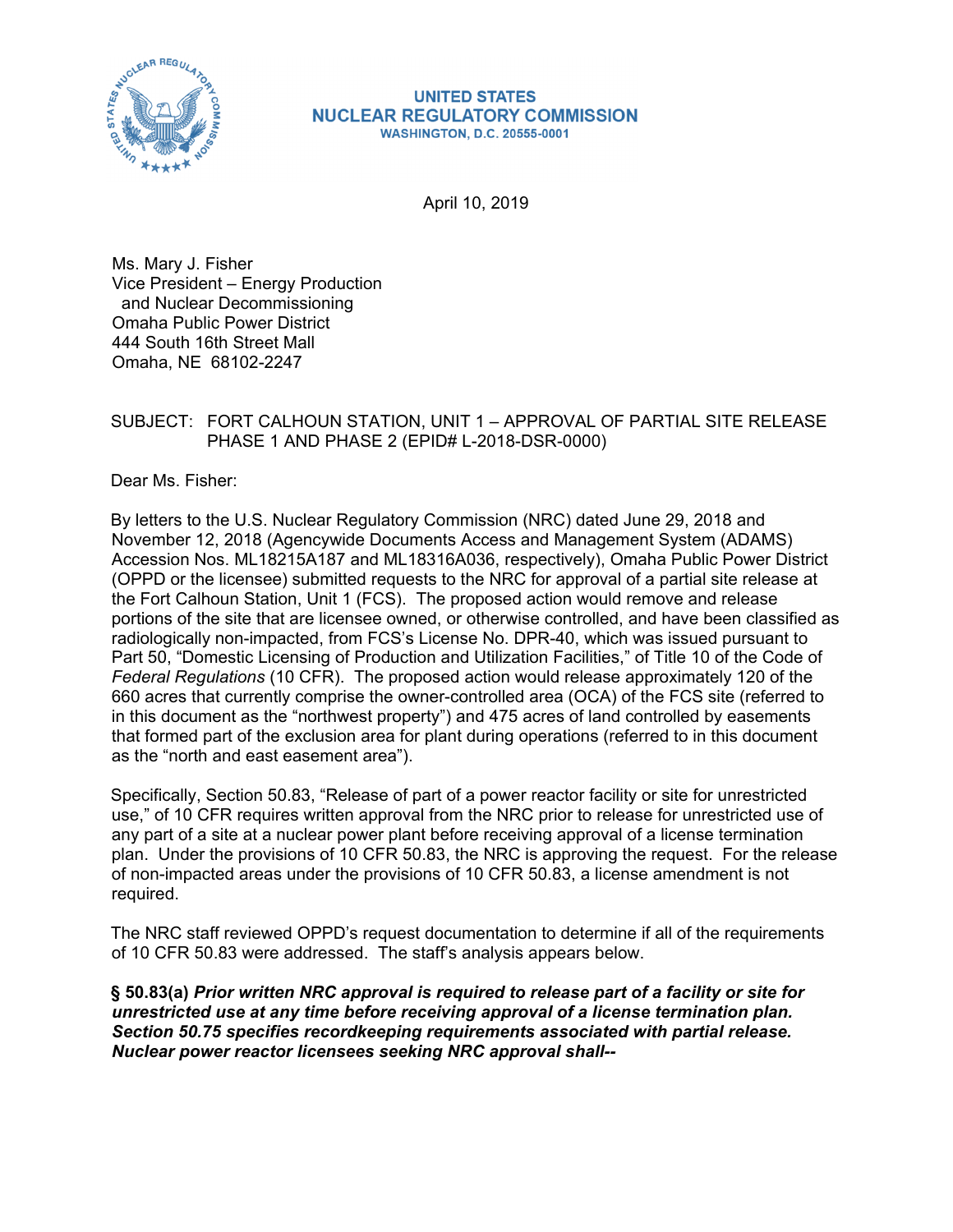# *(1) Evaluate the effect of releasing the property to ensure that--*

#### *(i) The dose to individual members of the public does not exceed the limits and standards of 10 CFR Part 20, Subpart D;*

The licensee's evaluation shows that the dose to individual members of the public does not exceed the limits and standards of 10 CFR Part 20, Subpart D, because OPPD controls and monitors effluents to ensure radioactivity released to the environment is maintained As Low As Reasonably Achievable (ALARA) and does not exceed federal release limit criteria. Effluent controls include operation of radiation monitoring systems as well as an offsite environmental analysis program. The release of the northwest property and the north and east easement area does not change any controls used to comply with dose limits for individual members of the public. A review of the FCS Annual Effluent Reports (latest report at ADAMS Accession No. ML18106A037) show that the readings for the doses to members of the public from site operations are well below the NRC dose limits.

The NRC verified that the areas to be released have not been radiologically impacted by licensed site activities, as described in the report entitled: "Confirmatory Survey Summary and Results for the Non-Impacted Land Areas Associated with the Fort Calhoun Nuclear Generating Station Blair, Nebraska" that was prepared for the NRC by the Oak Ridge Institute for Science and Education (ORISE), dated February 27, 2019, (ADAMS Accession No. ML19065A256). The ORISE confirmatory survey, performed November 27-29, 2018, included surface gamma scanning and collection of randomly selected volumetric soil samples. No elevated direct radiation was identified during surface gamma scanning. Radionuclides that were identified in soil samples were attributable to natural sources and not site operations. ORISE did not identify anomalies that would prevent the classification subject areas as non-impacted.

## *(ii) There is no reduction in the effectiveness of emergency planning or physical security;*

The licensee's Emergency Planning Department reviewed the release under the requirements of 10 CFR 50.54(q) to ensure that changes to control of the land areas requested to be released do not reduce the effectiveness of the Emergency Plan and that the plan continues to meet the Emergency Planning Preparedness requirements of appendix E of 10 CFR Part 50 and the emergency planning standards of § 50.47(b). Likewise, the Security Plan was reviewed under the 10 CFR 50.54(p) process for changes to ensure that they do not decrease the safeguards effectiveness of the plan. The evaluations concluded the release of the subject property has no adverse effect on either plan. Actions are assigned to Emergency Planning Department to incorporate any necessary changes in the exclusion area boundary into the Emergency Plan upon approval.

## *(iii) Effluent releases remain within license conditions;*

Effluent releases remain within license conditions because the FCS programs to monitor and measure effluent releases within license conditions will remain in effect and the release of the subject properties does not have an impact on these programs. Effluent monitoring conditions will remain in effect in accordance with license conditions. Environmental dose monitoring locations will not change as a result of this proposed land release. Therefore, the effluent releases from FCS will remain in accordance with license conditions.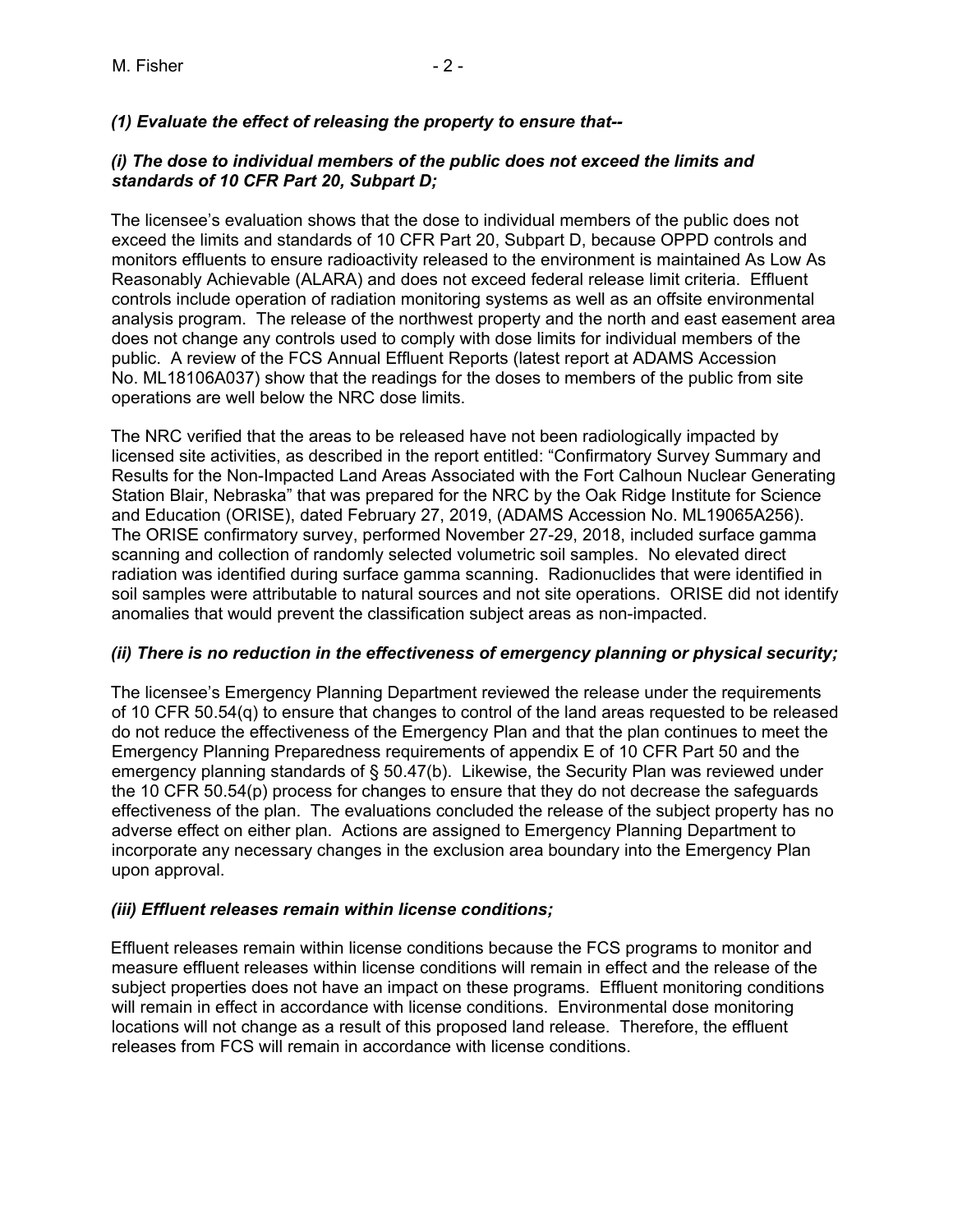# *(iv) The environmental monitoring program and offsite dose calculation manual are revised to account for the changes;*

The licensee states that the environmental monitoring program and offsite dose calculation manual (ODCM) are revised to account for the changes to the site boundary due to the release of the subject properties. Changes to the site boundary or a reduced land area have the potential to affect concentrations in offsite dose pathways. The FCS ODCM has been evaluated and updated to address reduced distance to the affected site boundary or reduced land area and potential land use in conjunction with implementation of the partial site release requests. Occupancy factors remain unchanged with the subject land release.

There are no expected changes to the external appearance of the plant; changes to waste processing; changes in land or water usage; changes in water or air quality; changes in radiological impact; changes to historical or archeological areas. The current land use of the subject properties is farming of row crops. This use can continue after the release approval.

# *(v) The siting criteria of 10 CFR Part 100 continue to be met;*

The purpose of 10 CFR Part 100 is to establish approval requirements for proposed sites for stationary power and testing reactors subject to 10 CFR Part 50. Section 50.83(a)(1)(v) requires licensees to evaluate the effect of releasing property to ensure continued compliance with the Part 100 siting criteria that were used to license the plant. As described in 10 CFR 100.1(c), the primary siting factors that determine public health and safety are those that consider the reactor design, construction and operation. Siting factors and criteria are important in assuring that radiological doses from normal operation and postulated accidents will be acceptably low, that natural phenomena and potential man-made hazards will be appropriately accounted for in the design of the plant, that site characteristics are such that adequate security measures to protect the plant can be developed, and that physical characteristics unique to the proposed site that could pose a significant impediment to the development of emergency plans are identified.

The Commission explains in 10 CFR 100.10 that the factors considered in the evaluation of sites include those relating both to the proposed reactor design and the characteristics peculiar to the site such that their design, construction and operation provide an extremely low probability for accidents that could result in release of significant quantities of radioactive fission products. In addition, the site location and the engineered features included as safeguards against the hazardous consequences of an accident, should one occur, should insure a low risk of public exposure. The siting factors in § 100.10, "Factors to be considered when evaluating sites," and § 100.11, "Determination of exclusion area, low population zone, and population center distance," are considered in determining the acceptability of a site for a power or test reactor.

The factors in § 100.10 include: the characteristics of reactor design and proposed operation related to operational power levels and nature of contained radioactive materials; the use of engineering standards in the reactor design; features having significant bearing on the probability or consequences of accidental release of radioactive materials; and the safety features and barriers that must be breached as a result of an accident before a release of radioactive material to the environment can occur.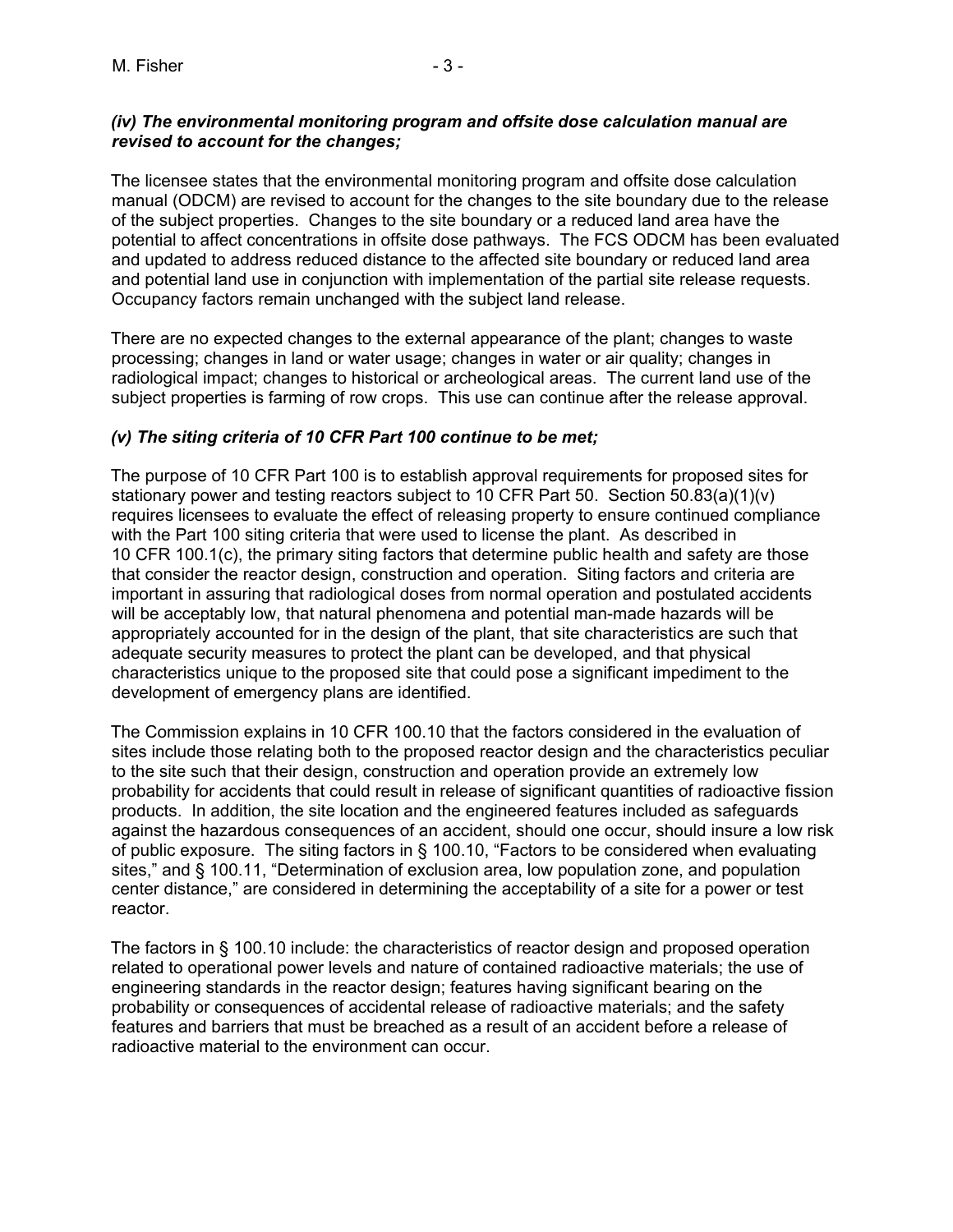The licensee stated that the siting criteria for 10 CFR Part 100 continue to be met because release of the subject properties has been reviewed with respect to the siting criteria in 10 CFR Part 100 and it has been determined that the requirements are either not impacted or are not applicable. The radiological Exclusion Area Boundary at FCS is being updated to approximately 464 meters per engineering calculations. The dose at that distance from the Auxiliary Building effluent stack is well below the 10 CFR Part 100 criteria of 25 rem in two hours or 300 rem to the thyroid in that same time period. The member of the public that is analyzed to receive the highest dose is postulated to receive 1 mrem total effective dose equivalent from an accident or event analysis. The licensee states that FCS will continue to maintain the ability to remove members of the public from the exclusion area in the case of radiological emergency.

## *(vi) All other applicable statutory and regulatory requirements continue to be met.*

The licensee states that all other applicable statutory and regulatory requirements continue to be met, that there are no significant changes to the FCS policies and procedures, and that statutory and regulatory requirements continued to be met as a result of this early release of the subject properties.

The staff reviewed the requirements of the conditions, technical specifications and commitments in the license and the applicable regulations in 10 CFR Parts 20, 30, and 50 for any potential change in the ability of the licensee to meet all the other applicable statutory and regulatory requirements upon release of the requested parts of the site from the license. The staff's review determined that those requirements will continue to be met because the licensee's ability to meet those requirements is unchanged by the approval of the release of this non-impacted area.

## *(2) Perform a historical site assessment of the part of the facility or site to be released;*

A Historical Site Assessment (HSA) investigation is designed to obtain sufficient information to provide initial classification of site land areas and structures as impacted or non-impacted. Impacted areas have a potential for contamination (based on historical data) or contain known contamination (based on preliminary radiological surveillance). The NRC's NUREG-1575, "Multi Agency Radiation Survey and Site Investigation Manual (MARSSIM)" (ADAMS Accession No. ML082470583), section 3.0, defines non-impacted areas as those areas where there is no reasonable possibility of residual contamination.

According to the licensee's submittals requesting partial site release, an HSA for all areas outside of operational structures was performed after FCS was permanently taken offline for decommissioning. Historical information, including any records important to the safe and effective decommissioning of the facility (10 CFR 50.75(g) files), employee interviews, radiological incident reports, pre-operational survey data, spill reports, special surveys, operational survey records, and Annual Radiological Operating Reports (which include the sampling of air, groundwater, milk, fish, and surface vegetation) were compiled and reviewed. The HSA focused on historical events and routine operational processes that could have resulted in contamination of onsite buildings outside of the Protected Area (PA); surface and subsurface soils within the PA; as well as open land areas, subsurface soils outside of the PA, but within the OCA. The information compiled by the HSA was used to establish initial area survey unit classification of the northwest property. The scope of the HSA included potential contamination from radioactive materials, hazardous materials, and environmental contaminants.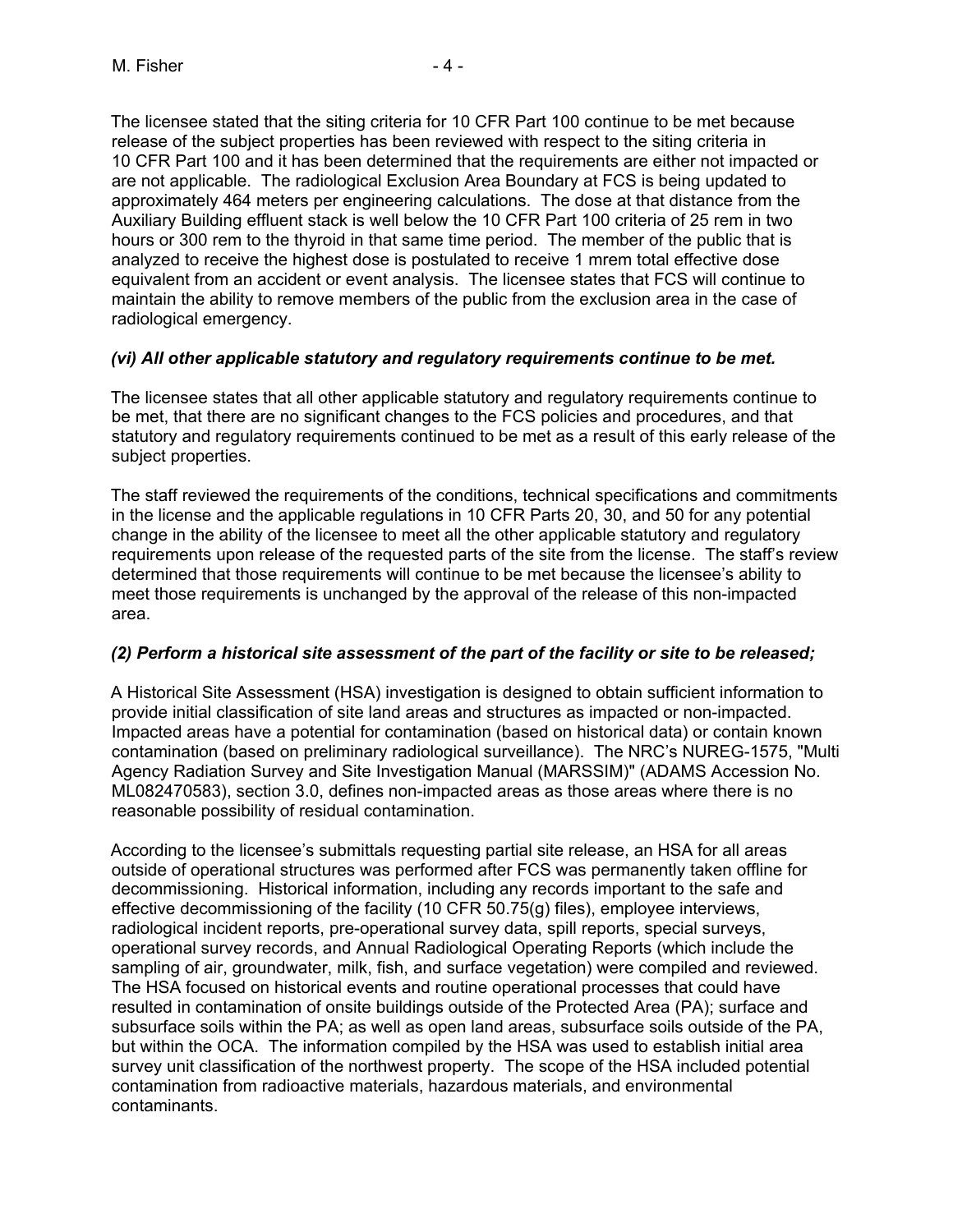Based upon the information compiled in the HSA, the three open land survey units of the northwest property received an initial classification as "non-impacted." These outlying areas of the OCA have no impact from site operations based upon the location(s) of licensed operation, site use, topography, site discharge locations and other site physical characteristics. These areas are not required to be surveyed for demonstrating compliance beyond any characterization surveys performed to provide a basis for the classification, which the NRC has determined is adequately justified per the requirements in  $\S$  50.83(c)(2). The 120-acre northwest property has limited access for personnel or vehicle transit due to controlled access and use of the parcel for agricultural purposes.

As the HSA was focused on the OCA and the north and east easement area is outside of the OCA, the licensee performed an Environmental Site Assessment. This assessment included a review of records, historical disposition, and discussion with the land owners. The purpose of the review was to determine any environmental impacts due to FCS's operations on the subject land. FCS's connection to the land has always been that of an easement. No operational activities were ever performed on the subject land. Therefore, the Environmental Site Assessment determined there were no adverse environmental impacts to the subject property due to FCS operations.

Based on the results of the HSA, which included a review of the operating history of the facility and any historical incidents, and the Environmental Site Assessment, as well as subsequent characterization surveys, the subject open land areas in the northwest property of the OCA and the north and east easement area were deemed not impacted by licensed activities or materials. This was confirmed by NRC in the report "Confirmatory Survey Summary and Results for the Non-Impacted Land Areas Associated with the Fort Calhoun Nuclear Generating Station Blair, Nebraska" that was prepared for the NRC by the Oak Ridge Institute for Science and Education (ORISE), dated February 27, 2019, (ADAMS Accession No. ML19065A256). Therefore, it was determined that the non-impacted classification for the subject properties is appropriate.

#### *(3) Perform surveys adequate to demonstrate compliance with the radiological criteria for unrestricted use specified in 10 CFR 20.1402 for impacted areas.*

This requirement is not applicable because the area is being released as a non-impacted area.

*§ 50.83(b) For release of non-impacted areas, the licensee may submit a written request for NRC approval of the release if a license amendment is not otherwise required. The request submittal must include--* 

#### *(1) The results of the evaluations performed in accordance with paragraphs (a)(1) and (a)(2) of this section;*

The results of the evaluations performed by the licensee are described above.

## *(2) A description of the part of the facility or site to be released;*

OPPD requested the release of the two land areas by letters dated June 29, 2018 and November 12, 2018. The properties that are subject to these release requests are an approximately 120-acre parcel of land, owned by the licensee, that is on the northwest portion (the northwest property) of the OCA, and an approximately 475-acre area to the north and east of the owner-controlled property (the "north and east easement area") that is not owned by the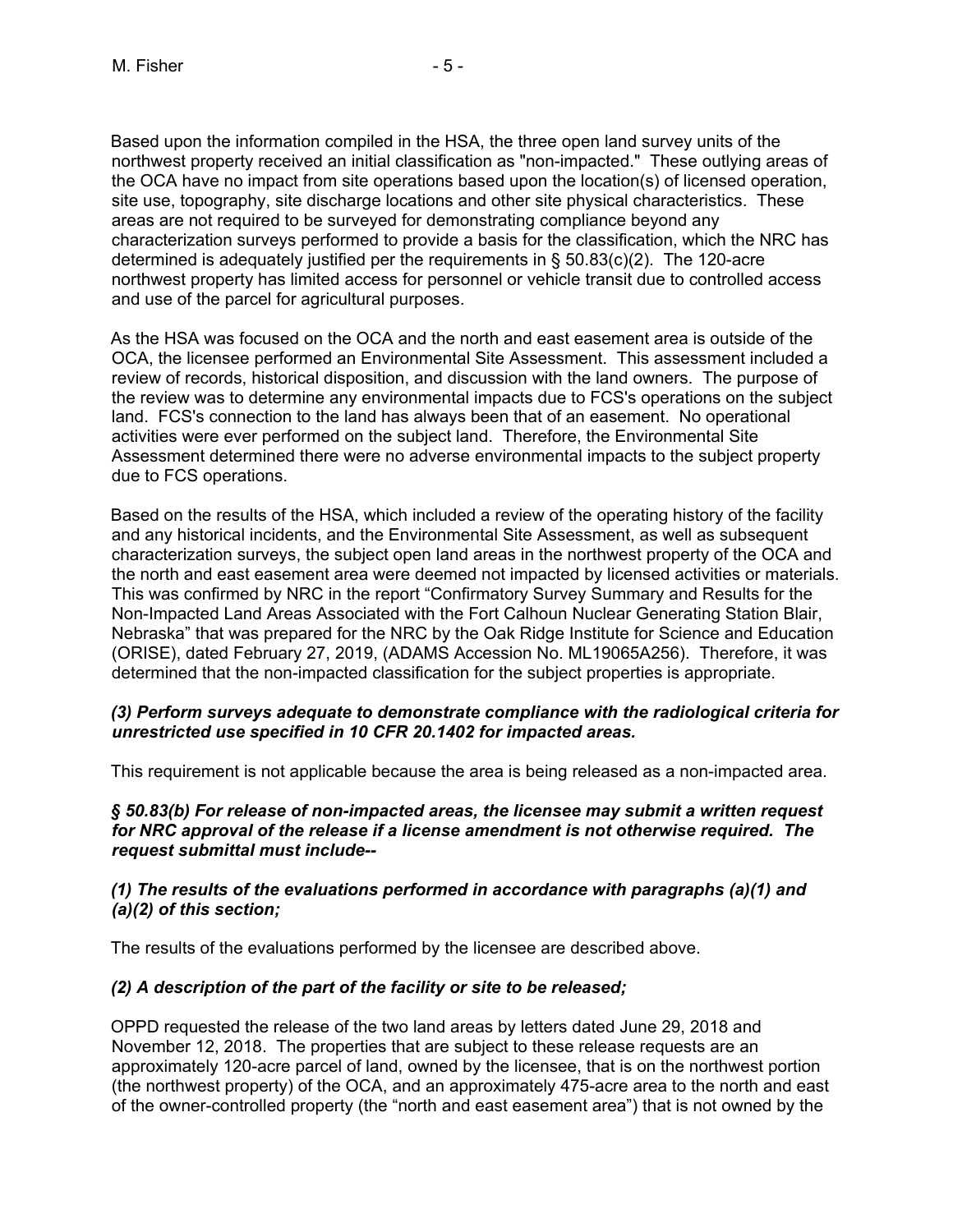licensee but are under easements with the licensee to prevent occupation of the property as part of the exclusion zone of the plant while it was still operating.

The entire licensee-controlled site is approximately 660 acres; 565 acres of this area is on the alluvial flood plain of the Missouri River, and the remainder is part of the bluff system on the southwest side of the river. The closest residence is 0.6 miles (~965 meters) from the center of FCS's containment building.

Maps of the northwest property are included in the licensee's Phase 1 partial site release request submittal dated June 29, 2018. The 120-acre parcel of land that is subject to this request was sub-divided into three survey units, which the licensee has characterized as non-impacted. The northwest property is uninhabited, undeveloped land used for farming that, according to the licensee, has not been negatively impacted by FCS operations or subsequent decommissioning activities.

Maps of the north and east easement area are included in the licensee's Phase 2 partial site release request submittal dated November 12, 2018. The north and east easement area was an exclusion area of 475 acres north and east of the OCA primarily on the opposite bank of the Missouri River directly opposite the plant buildings. This additional exclusion area is provided by means of perpetual easements, which allows OPPD to restrict or prohibit access should evacuation be necessary. More specifically on October 28, 1969, and on October 24, 1973, the owners of property primarily located across the Missouri River from OPPD's Fort Calhoun facility executed easements in perpetuity to OPPD. The north and east easement area is a parcel of land that is uninhabited and undeveloped land that has been determined by the licensee to not have been negatively impacted by FCS operations or subsequent decommissioning activities. It contains two open land survey units.

Non-impacted areas have no reasonable potential for residual radiological contamination because historical information indicates there was no known impact from site operations. The non-impacted areas include the outlying open land areas of the site, as well as contiguous areas and facilities that have not been impacted by site operations based upon the location(s) of licensed operations, site use, topography, site discharge locations, and other site physical characteristics.

## *(3) The schedule for release of the property;*

In the submittal for release of the northwest property, dated June 29, 2018, the licensee stated that they intend to begin undertaking activities associated with the release of the subject property from the FCS Part 50 license in April 2019. Therefore, OPPD requested that the NRC approve the acceptability of the release of the subject property from Part 50 License by March 29, 2019.

In the submittal for release of the north and east easement areas dated November 12, 2018, the licensee requested NRC approval of the acceptability of the release of the property from the FCS Part 50 License by May 31, 2019.

## *(4) The results of the evaluations performed in accordance with § 50.59;*

For non-impacted areas, 10 CFR 50.83(b)(4) requires that the licensee submit the results of the evaluation performed in accordance with 10 CFR 50.59, the criteria for evaluating changes, tests, and experiments. The licensee's assessment of the release of the northwest property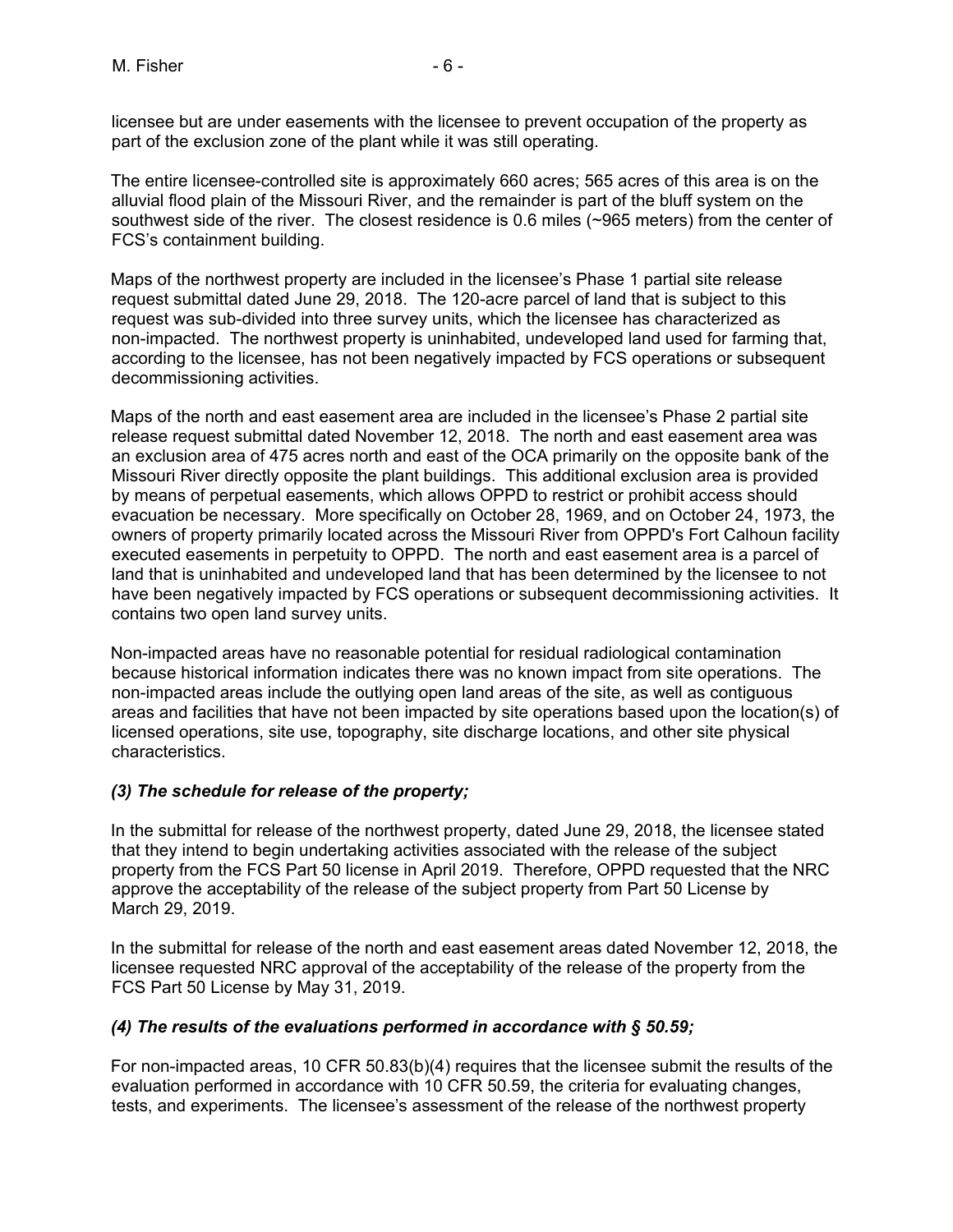indicates that the release of approximately 120 acres of non-impacted land does not involve any property that is actively being used by the plant for routine or decommissioning operations or that is needed for the site's emergency plan.

The 10 CFR 50.59 reviews for both the northwest property and the north and east easement area assessed the impact of the change in the site boundary on offsite dose calculation and effluent releases and concluded that the change:

- Does not adversely affect any design function as described in the FCS Defueled Safety Analysis Report (DSAR);
- Does not adversely affect how a design function as described in the DSAR is performed or controlled;
- Does not revise or replace an evaluation method used to establish design basis of safety analysis, and;
- Does not involve a test or experiment not described in the DSAR.

The NRC staff reviewed this assessment and agrees that the areas to be released are not used to support the licensing basis of FCS.

## *(5) A discussion that provides the reasons for concluding that the environmental impacts associated with the licensee's proposed release of the property will be bounded by appropriate previously issued environmental impact statements.*

Under 10 CFR 50.83(b)(5), a request for NRC approval of a release of non-impacted areas must include the reasons for concluding that the environmental impacts associated with the proposed release of property will be bounded by appropriate previously issued Environmental Impact Statements.

OPPD evaluated the environmental impacts associated with the proposed release of the subject land areas and considered those impacts in light of the appropriate previously issued Environmental Impact Statements for the site. The evaluation did not identify any significant new environmental impacts or significant changes from the environmental impacts previously assessed by the NRC. In particular, the evaluation found that:

- The land transfer will have no more than a negligible increase in offsite dose consequences and no change in effluent releases.
- The OPPD radiological monitoring program will account for the revised site area boundary, and no increases in effects are anticipated.

Accordingly, OPPD concluded that the environmental impacts associated with the proposed release of the subject property are bounded by the NRC's previous reviews of the FCS facility.

The NRC's review of the partial site release request did not identify any environmental concerns associated with the release of the subject properties and agrees that the environmental impacts associated with the plant will not change as a result of the release of these properties. Therefore, the environmental impacts associated with the proposed release of the property are bounded by the appropriate previously issued environmental impact statements (i.e., NUREG-1437, Supplement 12, "Generic Environmental Impact Statement for License Renewal of Nuclear Plants re: Fort Calhoun Station, Unit 1, Final Report." (ADAMS Accession No. ML032230075) and NUREG-0586, Supplement 1, "Generic Environmental Impact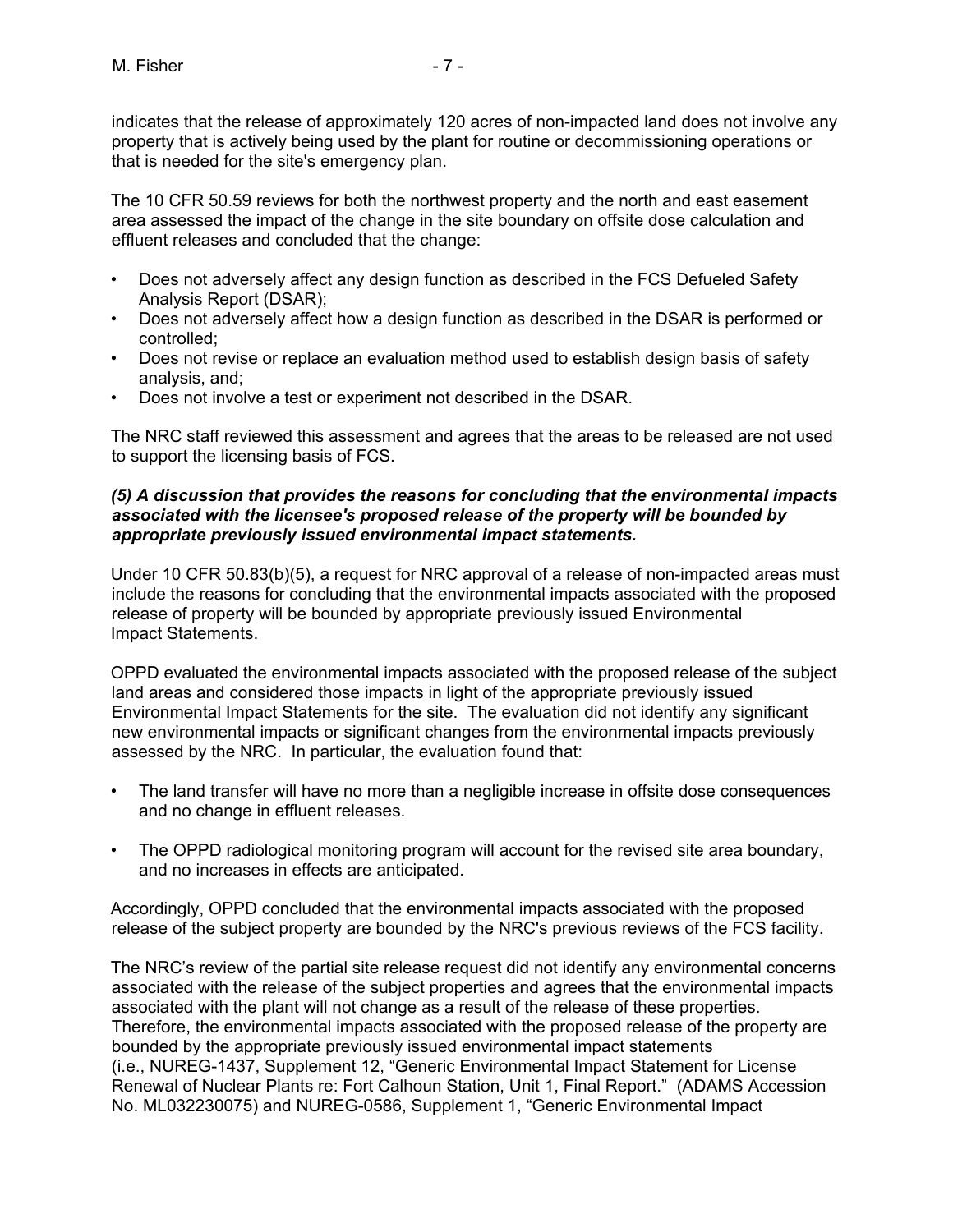Statement on Decommissioning of Nuclear Facilities," November 2002, Volumes 1 and 2 ADAMS Accession Nos. ML023470327 and ML023500288, respectively) (Decommissioning GEIS). Based on the above, the NRC determined that preparation of an Environmental Assessment was not required.

## **§ 50.83(c)** *After receiving an approval request from the licensee for the release of a non-impacted area, the NRC shall--*

## *(1) Determine whether the licensee has adequately evaluated the effect of releasing the property as required by paragraph (a)(1) of this section;*

That determination is being made in this approval evaluation.

## *(2) Determine whether the licensee's classification of any release areas as non-impacted is adequately justified;*

The NRC reviewed the licensee's submittal and performed independent surveys to verify the licensee's conclusions about the classification of the proposed release areas as non-impacted. The NRC verified the proposed release areas as non-impacted during the site survey of November 27-29, 2018.

# *(3) Upon determining that the licensee's submittal is adequate, inform the licensee in writing that the release is approved.*

This letter satisfies this requirement.

**§ 50.83(f)** *The NRC shall notice receipt of the release approval request or license amendment application and make the approval request or license amendment application available for public comment. Before acting on an approval request or license amendment application submitted in accordance with this section, the NRC shall conduct a public meeting in the vicinity of the licensee's facility for the purpose of obtaining public comments on the proposed release of part of the facility or site. The NRC shall publish a document in the Federal Register and in a forum, such as local newspapers, which is readily accessible to individuals in the vicinity of the site, announcing the date, time, and location of the meeting, along with a brief description of the purpose of the meeting.* 

A public meeting to obtain comments on the release approval request was announced on the NRC public meeting Website on November 15, 2018 (ADAMS Accession No. ML18319A273). A notice of the release approval request, the public meeting, and a request for comment was also published in the Omaha World Herald, Omaha, NE on November 21, 2019, the Washington County Enterprise-Leader, Blair, NE on November 23, 2019, and the Missouri Valley Times News, Missouri Valley, IA on November 28, 2019. The NRC staff published a notice of the receipt of the release approval request, and request for comment, in the *Federal Register* on November 26, 2018 (83 *FR* 60508). The NRC staff conducted the public meeting in Omaha, NE on November 28, 2018.

A summary of the meeting is available in ADAMS at Accession No. ML19071A030. The OPPD and NRC meeting slides are in ADAMS at Accession Nos. ML19070A246 and ML19070A307 respectively. The meeting transcript is in ADAMS at Accession No. ML19003A117.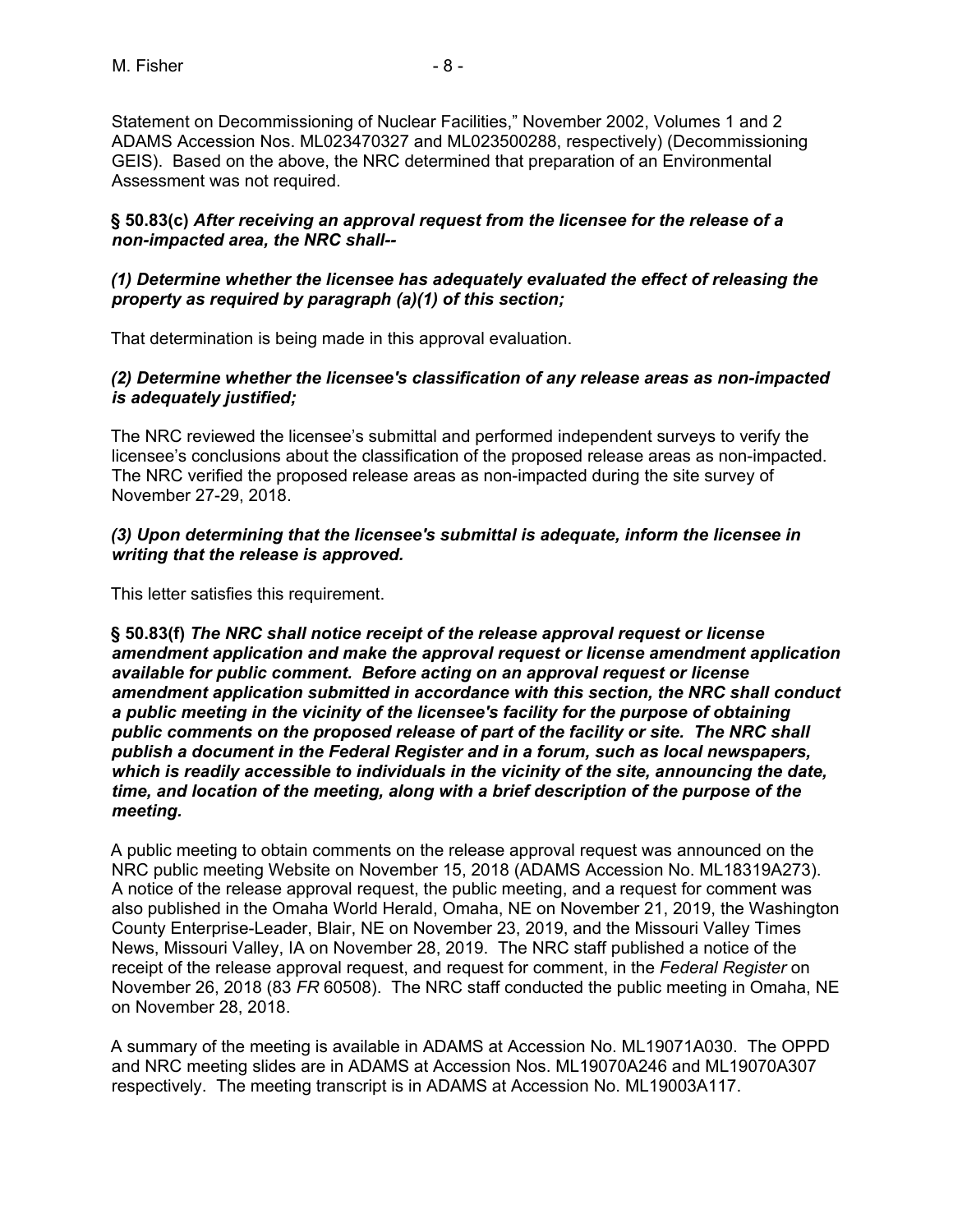No comments were made on the Federal Rulemaking Website, by mail, or by e-mail. All questions asked at the meeting were answered in the meeting and the questions and answers are summarized in the meeting summary.

In accordance with 10 CFR 2.390 of the NRC's "Agency Rules of Practice and Procedure," a copy of this letter will be available electronically for public inspection in the NRC Public Document Room or from the Publicly Available Records component of NRC's document system (ADAMS). ADAMS is accessible from the NRC Website at http://www.nrc.gov/reading-rm/adams.html (the Public Electronic Reading Room).

If you have any questions regarding this matter, please contact me by telephone at 301-415-6634, or e-mail at Jack.Parrott@nrc.gov.

Sincerely,

*/RA/* 

 Jack D. Parrott, Senior Project Manager Reactor Decommissioning Branch Division of Decommissioning, Uranium Recovery and Waste Programs Office of Nuclear Material Safety and Safeguards

Docket No.: 50-285, 72-054 License No. DPR-40

cc: ListServ